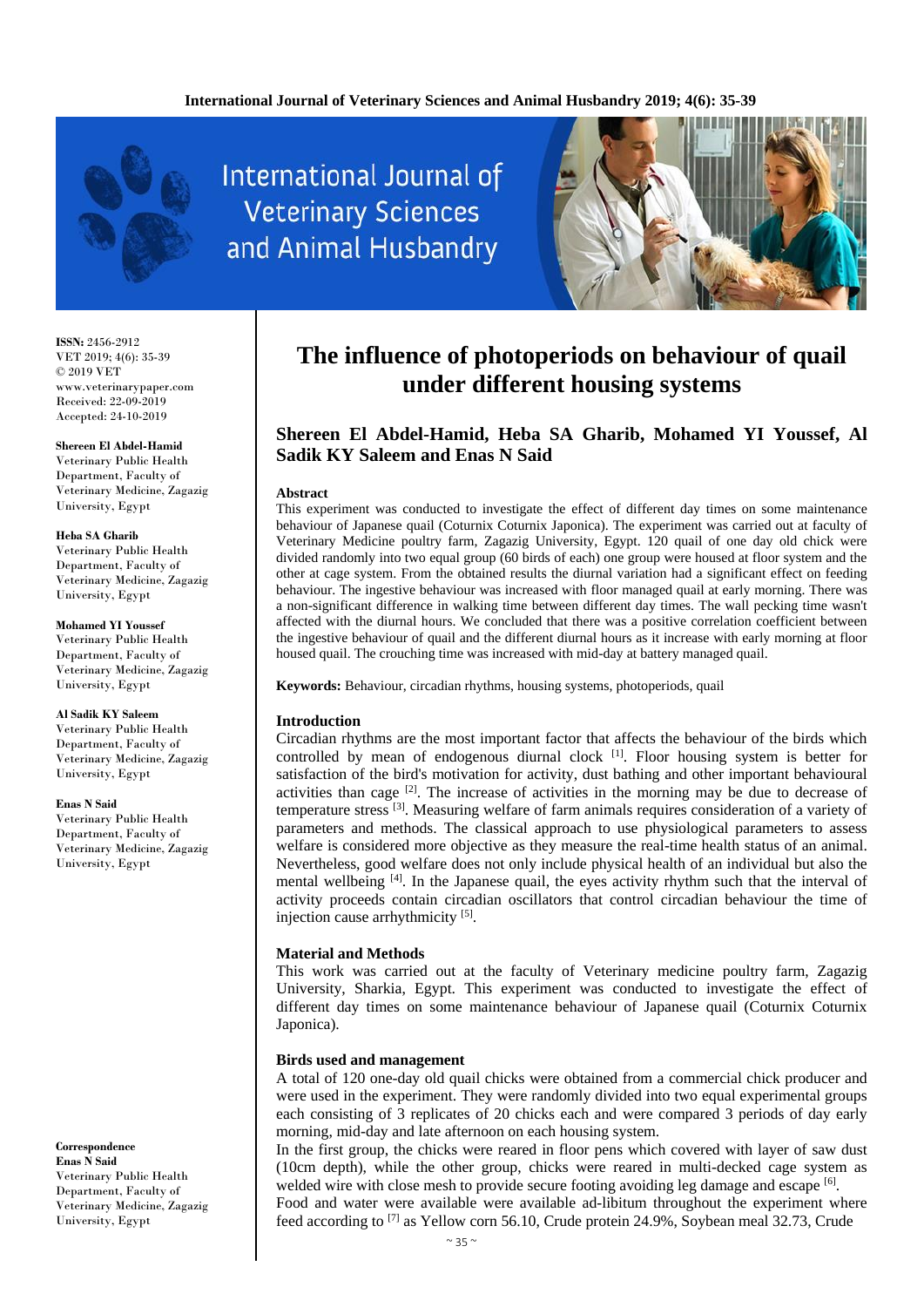International Journal of Veterinary Sciences and Animal Husbandry [http://www.veterinarypaper.com](http://www.veterinarypaper.com/)

fiber 3.45%, Fish meal 5.50, Metabolized energy 3909 MJ/kg, Other feed additives 1.9, Calcium & Phosphorus 1.23%.

The temperature was maintained at about 35 °C during the first week of brooding then decreased by about 3-5 °C weekly by till full feather (3-4 weeks).

The birds were identified by different colored wing band on each group.

### **Medication**

Two intervals source of vit.  $AD_3 E$ ,  $Ca$ , ph in addition to anticoccidial drugs were administrated.

#### **Observation technique**

Behavioural observation was done by using a focal sample technique, videotaping [8]. The behavioural observation in both system floor and cage were recorded at 6 minutes interval through 12 hour observation period/week to represent different day times; P1(Early morning: 7-11h), P2 (Mid-day: 11-15h) and P3 (Late afternoon 15h-19h).

# **Behavioural patterns:** [4]

| <b>Behaviour</b>                                  | <b>Definition</b>                                                                                            |  |  |  |  |
|---------------------------------------------------|--------------------------------------------------------------------------------------------------------------|--|--|--|--|
| 1-ingestive:                                      | Head extended towards available feed resources while beak in or above the drinker appears                    |  |  |  |  |
| to be manipulating or ingesting feed<br>a-feeding |                                                                                                              |  |  |  |  |
| b-drinking                                        | quails obtained water from drinking resource                                                                 |  |  |  |  |
| 2- Standing behaviour                             | Quails were standing idle and not engaged in any activity.                                                   |  |  |  |  |
| 3- Walking                                        | Moves forward taking one or more steps                                                                       |  |  |  |  |
| 4- Running                                        | Moving rapidly not walking                                                                                   |  |  |  |  |
| 5-Crouching                                       | Quails lying on the ground.                                                                                  |  |  |  |  |
| 6-Comfort behaviour:                              |                                                                                                              |  |  |  |  |
| a-Feather preening                                | Birds clean and care about their plumage with their beak using short and repeated action while standing or   |  |  |  |  |
| b) Other comfort                                  | sitting.                                                                                                     |  |  |  |  |
| behaviour:                                        |                                                                                                              |  |  |  |  |
| Wing flapping                                     | in which the bird stretches its full height and flaps its wings repeatedly.                                  |  |  |  |  |
| Body shaking                                      | in which the bird shakes its body vigorously                                                                 |  |  |  |  |
| Head shaking                                      | The head is titled to one side and shaken vigorously in circular fashion.                                    |  |  |  |  |
| 7-Abnormal behaviour                              | A quail's foot is more than 10cm above the floor with exception; flying up behaviour was only recorded if it |  |  |  |  |
| [6]                                               | lasted for 3sec without interruption.                                                                        |  |  |  |  |
| a-Flying up                                       | pecking at edible objects like the wall of battery.                                                          |  |  |  |  |
| b-Wall pecking                                    | The birds used its head and beak to thrown out the feed out the feeder resulting in high wastage.            |  |  |  |  |
| c-Feed wastage                                    | The ambivalent behaviour (characterized by an aggressive action followed immediately by submissive posture)  |  |  |  |  |
| d-Aggressive pecking                              | during feeding competition was observed in both the unstable and stable grouping of caged quail              |  |  |  |  |
| e-Food wastage                                    | Quails waste the feed by scratching at the feeder with it's legs by jumping in or out the feeder             |  |  |  |  |

**Table 1:** The observed behavioural patterns were recorded as shown in

### **Results**

**Table 1:** The effect of photoperiods on ingestive behaviour of quail under different housing systems

|                | <b>Housing system</b> | <b>Feeding time (Sec/hr)</b> | <b>Feeding frequency</b> | <b>Drinking frequency</b> |
|----------------|-----------------------|------------------------------|--------------------------|---------------------------|
| P1             | <b>Battery</b>        | $9.75 \pm 1.2$               | $7.00 \pm 0.58$          | $3.63 \pm 0.45$           |
|                | Floor                 | $15.0 \pm 3.0$               | $9.66 \pm 1.88$          | $5.00 \pm 0.66$           |
|                | P-value               | 0.12                         | 0.19                     | 0.10                      |
| P <sub>2</sub> | <b>Battery</b>        | $7.35 \pm 1.59$              | $6.98 \pm 0.79$          | $2.03 \pm 0.50$           |
|                | Floor                 | $9.69 \pm 1.8$               | $7.83 \pm 1.43$          | $2.77 \pm 0.47$           |
|                | P-value               | 0.34                         | 0.61                     | 0.3                       |
| P3             | <b>Battery</b>        | $10.70 \pm 1.56$             | $8.92 \pm 0.72$          | $3.58 \pm 0.69$           |
|                | Floor                 | $9.67 \pm 0.32$              | $7.50 \pm 0.43$          | $2.33 \pm 0.45$           |
|                | P-value               | 0.52                         | 0.11                     | 0.15                      |

P1(Early morning: 7-11h), P2 (Mid-day: 11-15h) and P3 (Late afternoon 15h-19h).

**Table 2:** The effect of photoperiods on kienetic behaviour of quail under different housing systems

|                | <b>Housing system</b> | standing time (Sec/hr) | standing frequency | <b>Walking time(Sec/hr)</b> | <b>Run frequency</b> |
|----------------|-----------------------|------------------------|--------------------|-----------------------------|----------------------|
|                | <b>Battery</b>        | $3.63 \pm 0.45$        | $10.43 \pm 2.21$   | $8.91 \pm 1.27$             | $6.77 \pm 0.64$      |
| P1             | Floor                 | $4.63 \pm 0.65$        | $5.00 \pm 0.66$    | $7.41 \pm 0.82$             | $3.37 \pm 0.33$      |
|                | P-value               | 0.23                   | 0.03               | 0.33                        | $0.00\,$             |
|                | <b>Battery</b>        | $2.03 \pm 0.50$        | $14.32 + 2.64$     | $12.13 \pm 1.72$            | $11.66 \pm 1.9$      |
| P <sub>2</sub> | Floor                 | $2.62 \pm 0.51$        | $8.34 \pm 0.94$    | $9.75 \pm 0.61$             | $4.15 \pm 0.61$      |
|                | P-value               | 0.42                   | 0.06               | 0.23                        | 0.003                |
|                | <b>Battery</b>        | $3.58 \pm 0.69$        | $9.59 \pm 1.25$    | $9.72 \pm 1.12$             | $5.61 \pm 0.84$      |
| P <sub>3</sub> | Floor                 | $2.33 \pm 0.45$        | $7.71 \pm 1.86$    | $9.38 \pm 1.72$             | $5.27 \pm 0.42$      |
|                | P-value               | 0.15                   | 0.41               | 0.87                        | 0.72                 |

P1(Early morning: 7-11h), P2 (Mid-day: 11-15h) and P3 (Late afternoon 15h-19h).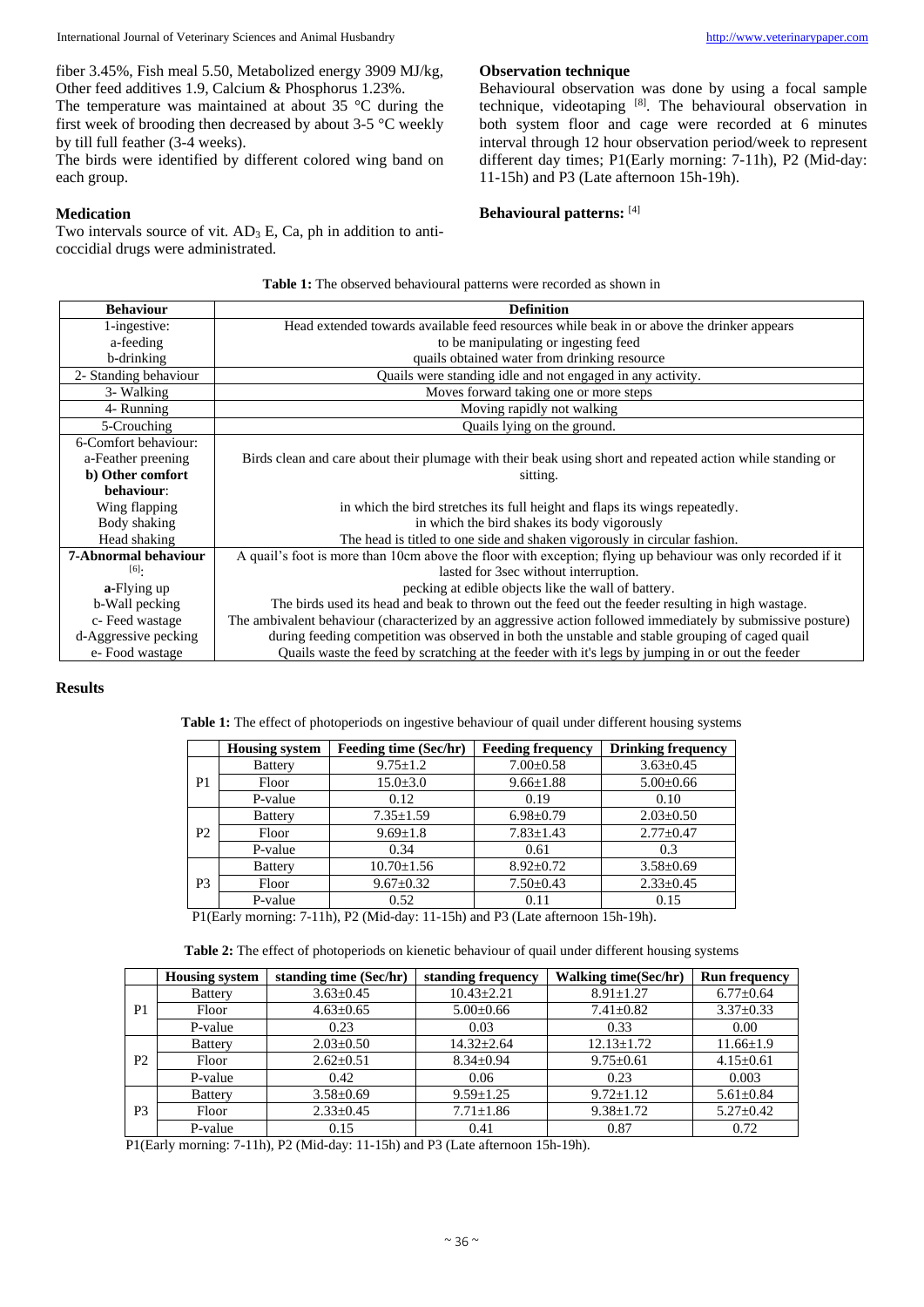**Table 3:** The effect of photoperiods on resting behaviour of quail under different housing systems

|                | <b>Housing system</b>                                                                           | Crouching time (Sec/hr)                                                                                                                                                  | Preening        | Other comfort    |
|----------------|-------------------------------------------------------------------------------------------------|--------------------------------------------------------------------------------------------------------------------------------------------------------------------------|-----------------|------------------|
|                | <b>Battery</b>                                                                                  | $8.13 \pm 0.81$                                                                                                                                                          | $0.13 \pm 0.06$ | $23.94 \pm 1.89$ |
| P1             | Floor                                                                                           | $6.66 \pm 0.72$                                                                                                                                                          | $0.50 \pm 0.04$ | $7.78 \pm 0.19$  |
|                | P-value                                                                                         | 0.19                                                                                                                                                                     | 0.00            | 0.00             |
|                | <b>Battery</b>                                                                                  | $17.61 \pm 3.37$                                                                                                                                                         | $0.87 \pm 0.38$ | $16.75 \pm 2.32$ |
| P <sub>2</sub> | Floor                                                                                           | $7.21 \pm 0.93$                                                                                                                                                          | $0.40 \pm 0.15$ | $7.62 \pm 0.33$  |
|                | P-value                                                                                         | 0.013                                                                                                                                                                    | 0.29            | 0.002            |
| P <sub>3</sub> | <b>Battery</b>                                                                                  | $8.25 \pm 1.24$                                                                                                                                                          | $0.60 \pm 0.31$ | $19.02 \pm 2.34$ |
|                | Floor                                                                                           | $9.11 \pm 1.71$                                                                                                                                                          | $0.11 \pm 0.04$ | $8.59 \pm 2.63$  |
|                | P-value                                                                                         | 0.68                                                                                                                                                                     | 0.13            | 0.009            |
| P(1)           | $\pi$ $\rightarrow$ $\rightarrow$ $\pi$ $\rightarrow$ $\rightarrow$ $\rightarrow$ $\rightarrow$ | $\mathbf{1}$ $\mathbf{1}$ $\mathbf{2}$ $\mathbf{1}$ $\mathbf{3}$ $\mathbf{1}$ $\mathbf{2}$ $\mathbf{3}$ $\mathbf{4}$ $\mathbf{5}$ $\mathbf{5}$ $\mathbf{6}$ $\mathbf{1}$ | 1.71.101        |                  |

P1(Early morning: 7-11h), P2 (Mid-day: 11-15h) and P3 (Late afternoon 15h-19h).

**Table 4:** The effect of photoperiods on some behavioural disorders of quail under different housing systems

|                | <b>Housing system</b> | Wall pecking time<br>(Sec/hr) | <b>Wall pecking frequency</b> | <b>Aggression</b> | Fear            | Food wastage    |
|----------------|-----------------------|-------------------------------|-------------------------------|-------------------|-----------------|-----------------|
| P <sub>1</sub> | <b>Battery</b>        | $4.63 \pm 0.47$               | $3.00 \pm 0.51$               | $0.80 \pm 0.31$   | $1.61 \pm 0.91$ | $1.16 \pm 0.52$ |
|                | Floor                 | $1.30{\pm}0.05$               | $1.36 \pm 0.51$               | $0.08 \pm 0.04$   | $7.54 \pm 1.03$ | $9.44 \pm 1.60$ |
|                | P-value               | 0.00                          | 0.04                          | 0.037             | 0.001           | 0.00            |
| P <sub>2</sub> | <b>Battery</b>        | $4.33 \pm 0.81$               | $2.27 \pm 0.37$               | $0.62 \pm 0.27$   | $0.86 \pm 0.20$ | $1.05 \pm 0.32$ |
|                | Floor                 | $2.43 \pm 0.39$               | $0.87 \pm 0.17$               | $0.59 \pm 0.21$   | $0.59 \pm 0.14$ | $0.78 \pm 0.28$ |
|                | P-value               | 0.06                          | 0.006                         | 0.93              | 0.29            | 0.5             |
| P <sub>3</sub> | <b>Battery</b>        | $4.11 \pm 0.33$               | $3.10\pm0.94$                 | $1.10\pm0.58$     | $0.61 \pm 0.20$ | $0.88 \pm 0.31$ |
|                | Floor                 | $1.86 \pm 0.62$               | $0.77 \pm 0.31$               | $0.66 \pm 0.19$   | $4.43 \pm 0.52$ | $5.11 \pm 0.68$ |
|                | P-value               | 0.006                         | .033                          | 0.48              | 0.00            | 0.00            |

P1(Early morning: 7-11h), P2 (Mid-day: 11-15h) and P3 (Late afternoon 15h-19h).

**Table 5:** The correlation coefficient between different photoperiods and behaviour of quail.

| <b>Behaviour traits</b> | <b>Correlation Coefficient p1</b> | <b>Correlation</b><br>Coefficient p2 | <b>Correlation</b><br>Coefficient p3 |
|-------------------------|-----------------------------------|--------------------------------------|--------------------------------------|
| Feeding time            | $0.354+$                          | $+0.161$                             | $-0.097$                             |
| Feeding frequency       | $+0.258$                          | $+0.097$                             | $-0.419$                             |
| Drinking time           | $+0.140$                          | $+0.236$                             | $-0.387$                             |
| Standing time           | $-0.579$                          | $-0.311$                             | $-0.161$                             |
| Standing frequency      | $-0.183$                          | $-0.268$                             | $-0.011$                             |
| Walking time            | $-0.806$                          | $-0.804$                             | $-0.097$                             |
| Walking frequency       | $-0.225$                          | $-0.686$                             | $+0.161$                             |
| Running frequency       | $+0.787$                          | $-0.166$                             | $-0.289$                             |
| Crouching time          | $-0.868$                          | $-0.742$                             | $-0.613$                             |
| Crouching frequency     | $-0.879$                          | $-0.463$                             | $-0.548$                             |
| Preening                | $-0.388$                          | $-0.648$                             | $-0.582$                             |
| Other comfort           | $-0.389$                          | $+0.130$                             | $+0.011$                             |
| Wall pecking time       | $+0.744$                          | $-0.185$                             | $+0.874$                             |
| Wall pecking frequency  | $+0.874$                          | $-0.294$                             | $+0.872$                             |
| Aggression              | $+0.155$                          | $-0.033$                             | $-0.741$                             |
| Fear                    | $-0.166$                          | $+0.058$                             | $-0.481$                             |
| Food wastage            | $-0.11$                           | $-0.033$                             | $-0.130$                             |

P1(Early morning: 7-11h), P2 (Mid-day: 11-15h) and P3 (Late afternoon 15h-19h).

#### **Discussion**

The obtained results at Table (1) showed that the diurnal variation had a significant effect on feeding behaviour. The ingestive behaviour was increased with floor managed quail at early morning.

While quail reared at battery system showed the highest level of ingestive behaviour at late afternoon. These results were similar to that obtained with  $[9, 3, 10]$  who mentioned that the ingestive behaviour was higher at morning than other times of photoperiods, this may be due to a decrease of heat stress.

In contrast <sup>[1]</sup> found that the feeding time of ornamental birds was increased at mid-day than early morning and late afternoon, while <sup>[11]</sup> mentioned that the diurnal hours have weakly impact on the behaviour of birds.

There were non-significant differences in standing time between different daytimes at both housing systems as shown in Table [2]

While the standing frequency was increased with battery system at all day times especially at mid-day in compared with floor system. These results in agreement with [12] and disagree with [1, 13].

There were non-significant differences in walking time between different day times, although the highest result was recorded at battery system at mid-day. Bird's activity varies over the times of day, which decreases with increased temperature, stocking density leading to decrease walking ability [14] .

Concerning to the crouching time, it was increased with midday at battery managed quail than floor reared ones as shown in table (3) the highest level of crouching time recorded by quail reared at floor litter and at late afternoon. These results were similar to that obtained by  $[9, 3, 10, 15, 1]$ .

The preening wasn't affected with different day times at both housing systems. While other comfort behaviour was increased with early morning at cage reared quails.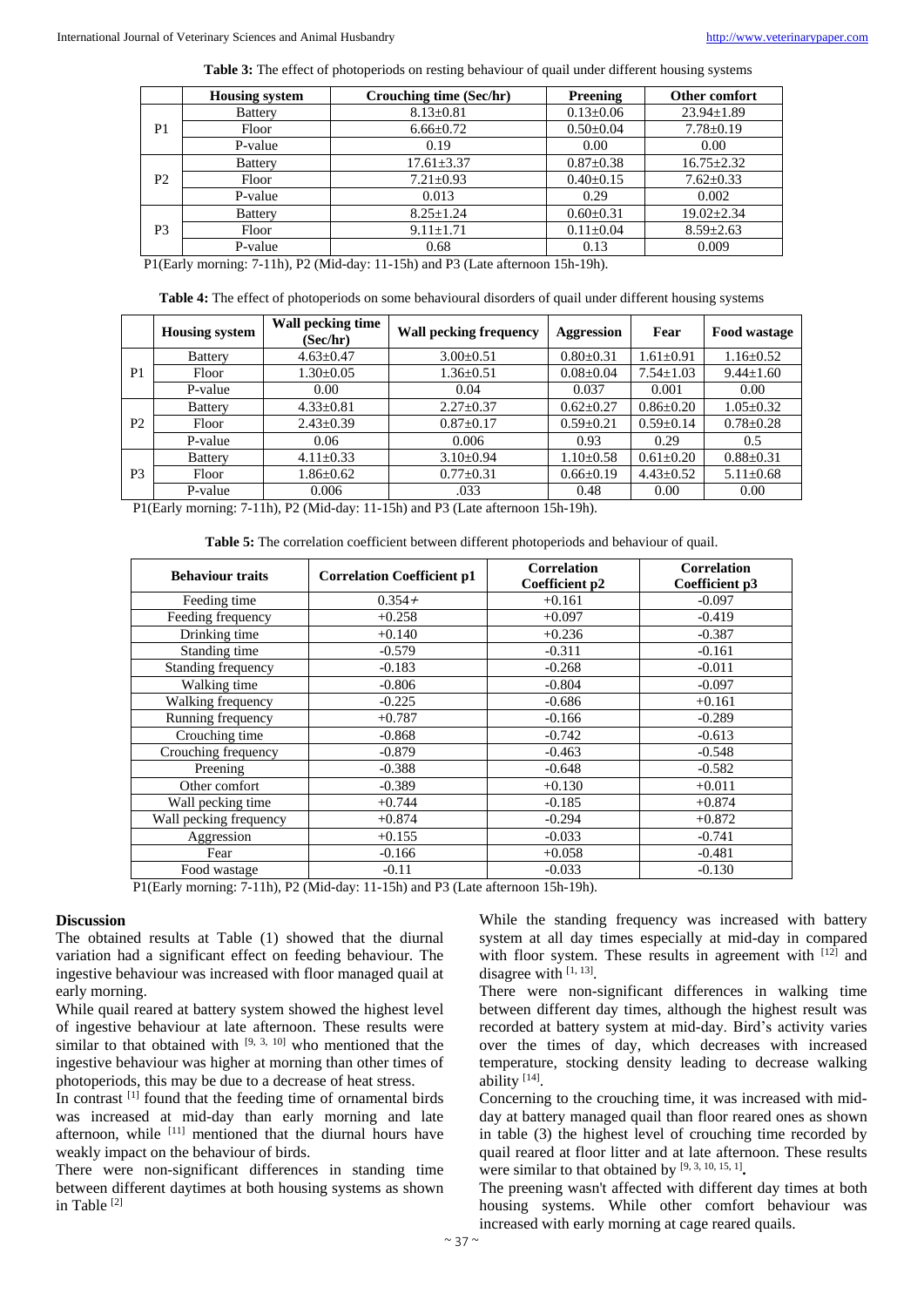These results were consistent with [1], while the results were argued with [9] who observed that preening and dust bathing were highest level with late evening.

The most behavioural patterns of birds were greatly affected with circadian rhythms [16] Results in table (4) showed that diurnal hours had no significant effect on wall pecking behaviour, These results supported by [17, 18, 19]. While the results were incompatibled with [20, 21, 5].

The aggression wasn't affected by Cirdanian rhythms at both housing systems.

While fear and food wastage were increased at morning was may be due to increase the activity of bird at this time of day.  $[11, 22, 23]$  found that The Circadian rythms have great impact on behaviour of birds at different environmental sites.

Results in table (5) clarified that there was a positive Correlation coefficient between the ingestive behaviour of quail and the different diurnal hours as it increase with early morning and mid-day.

These results were in line with  $[1]$  and were contraryed to  $[24]$ as who stated that the feeding behaviour occur few hours after light go on and late afternoon.

[3] found that there was no correlation between circadian rythms and other behaviour of birds.

There was a non-correlation between standing, walking, crouching, preening and day times. In spite of  $[25]$  showed differ. There were a negative correlation co-efficient with wall peck and mid-day, while there with other comfort and fear behaviour.

While no correlation with day times and abnormal feed wastage behaviour.

#### **Conclusion**

We concluded that the ingestive behaviour was increased with floor managed quail at early morning while quail reared at battery system showed the highest level of ingestive behaviour at late afternoon. The crouching time was increased with mid-day at battery managed quail. There was a nonsignificant difference in standing time between the different daytimes.

### **Conflict of interests**

None of the authors have any conflict of interest of declare.

### **Acknowledgments**

We thank the staff at the Department of Veterinary Public Health, Faculty of Veterinary Medicine, Zagazig University, Egypt for providing materials used in this study. Also, we would like to thank the anonymous referees for their helpful comments on the manuscript.

### **References**

- 1. Abdel-Hamid El. Sh. Behaviour and management guide of some ornamental birds in relation to diurnal hours. Int J Adv Res. 2017; 5(2):2084-2090.
- 2. Fouad MA, Razek AHA, Badawy SM. Broilers welfare and economics under two management alternatives on commercial scale. Int J Poul Sci. 2008; 7:1167-1173. 11. Hocking PM, Maxwell MH, Rob.
- 3. Amado M, Diego B, Vanner B, Carla T, Concepta M, Francisco E. Behaviour of captive Ostrich chicks from 10 days to 5 months of age. R Bras Zootec. 2011; 40(7):1613-1618.
- 4. Dawkins M. Using behaviour to assess animal welfare. Animal welfare potters bar then wheath ampstead. 2004; 13:S3-S8.
- 5. Chabot CC, Menaker M. Effects of physiological cycles of infused birds, Brain Res. 1993; 620:297-300.
- 6. Abdel-Hamid El. Sh. Effect of managerial systems on behaviour and performance of quail. Master thesis. Faculty of veterinary Medicine, Zagazig University. Egypt, 2009.
- 7. AOAC Official methods of analysis. Association official analytical chemists, Gaithersburg, USA, 2002.
- 8. Gebhardt-Henrich SG, Steiger A. Effect of aviary and box sizes on body mass and behaviour of domesticated budgerigars. Animal welfare. 2006; 15:353-358.
- 9. Mohammed HH. The Potential Effect of Circadian Rhythms and Lighting Duration on Behaviour and Growth Performance of Quails under Egyptian Condition. Zagazig Veterinary Journal Research Article 2017; 45(S1):31-36, DOI: 10.21608/zvjz.2017.29238.
- 10. Wirminghus J, Downs C, Perrin M, Symes C. Abundance and activity patterns of the cape parrot in two a fromontane forests in South Africa. African Zool. 2001; 36(1):71-77.
- 11. Lincolin G, Clarke I, Hut R, Hazlerigg D. Characterizing a mammalian circannual pace marker. Science. 2006; 314:1941-1944.
- 12. Lee YP, Chen TL. Daytime behavioural patterns of slowgrowing chickens in deep-litter pens with perches. British Poultry Science. 2007; 48(2):113-120.
- 13. Snyder NFR, Enkerlin-Hoeflich EC, Cruz-Nieto MA. Thick billed parrot, Rhynchopsitta Pachyrhncha. In the bird of North America, ed., D.B. Gill and A-pool-Philadelphia American ornithologists Union and Academy of Natural sciences of Philadelphian, 1999.
- 14. Nielsen BL, Litherland M, Nøddegaard F. Effects of qualitative and quantitative feed restriction on the activity of broiler chickens. Appl. Anim. Behav. Sci. 2003; 83:309-323 doi: http://dx.doi.org/10.1016/S0168- 1591(03)00137-0.
- 15. Ayala-Guerro F. Sleep patterns in the parakeet melopsittacus undulates. Physiology and behaviour, 1989.
- 16. Kondo N, Sekijima Kondo T, Takamatsu J, Ohtsu T. Circannual control of hibernation by HP complex in the brain. Cell. 2006; 125:161-172.
- 17. Kundu A, Senani S, Ahlawat SPS, Rai RB, Yadav SP, Chalterjee RN *et al*. Japanese quail under cage and deeplitter system of rearing in Andman and Nicobar Island. (Indian, J. poultry. Sci. 2003; 38(1):63-66.
- 18. Khurshid A, Farooq M, Durrani FR, Sarbiland K, Manzoor A. Hatching performance of Japanese quails livestock research for rural development. 2004; 16(1):1- 5.
- 19. Appleby MC, Mench JA, Hughes BO. Poultry behaviour and welfare. Walking ford, England CABI publishing, 2004, 46.
- 20. Bertin A, Richard-Yaris MA. Mothers fear of human affect the emotional reactivity of young in domestic Japanese quail. Applied Animal Behaviour. 2004; 89:215-231.
- 21. Cassone VM. Effects of melatonin on vertebrate circadian systems, Robertson, The avian pineal, a vertebrate model system of the TINS. 1990; (13):457- 464.
- 22. Newton I. The ecology of bird migration London, UK. Academic press, 2007.
- 23. Jones SG, Vya Zovskiy VV, Cirelli C, Tononi G, Bence RM. Homestatic regulation of sleep in the white-